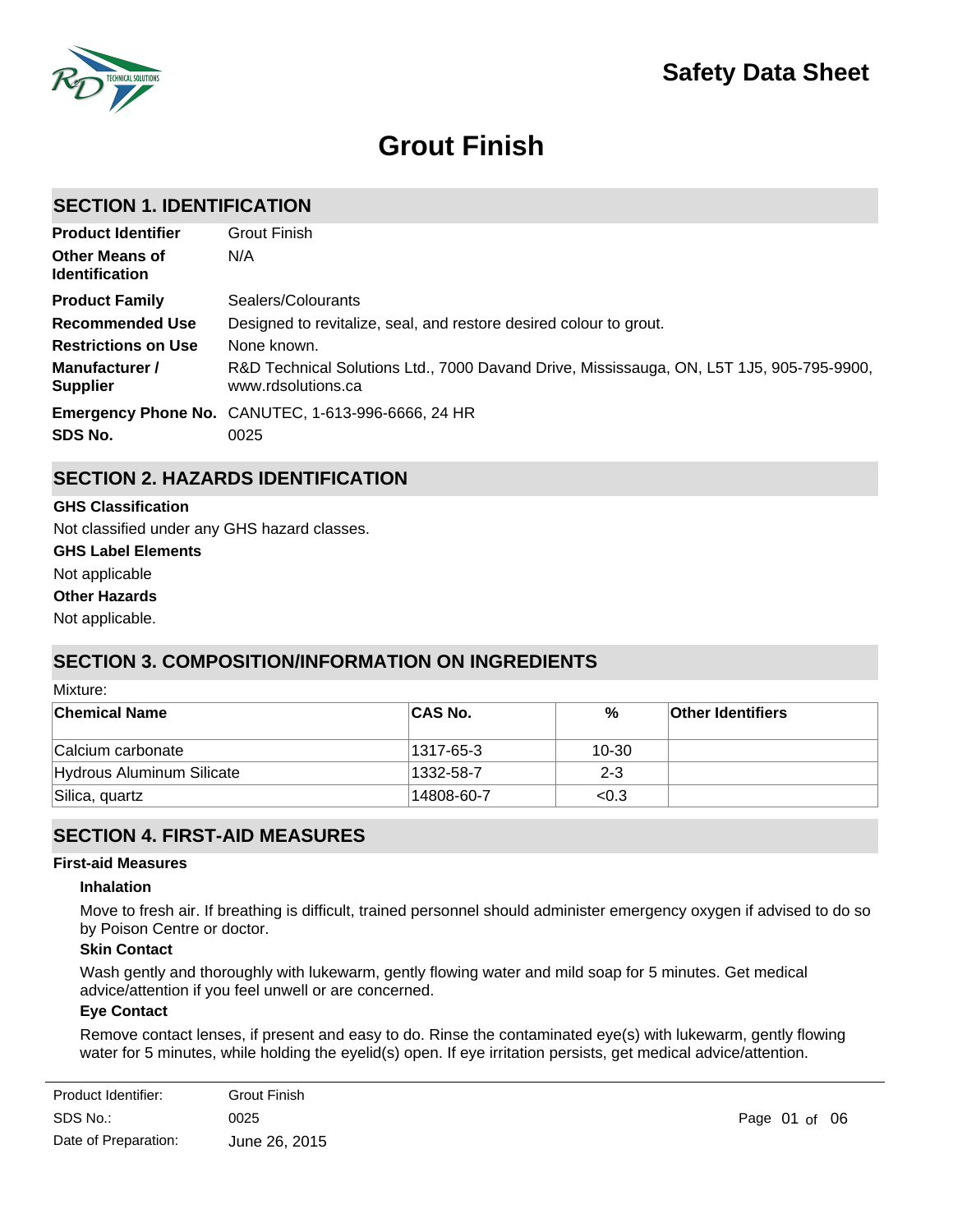### **Ingestion**

Rinse mouth with water. Do not induce vomiting. If vomiting occurs naturally, lie on your side in the recovery position. Rinse mouth with water again. Get medical advice/attention if you feel unwell or are concerned. **First-aid Comments**

# Get medical advice/attention if you feel unwell or are concerned.

### **Most Important Symptoms and Effects, Acute and Delayed**

None known.

### **Immediate Medical Attention and Special Treatment**

**Special Instructions** Not applicable. **Medical Conditions Aggravated by Exposure** None known. **Target Organs** Skin, eyes.

## **SECTION 5. FIRE-FIGHTING MEASURES**

### **Extinguishing Media**

### **Suitable Extinguishing Media**

Carbon dioxide, dry chemical powder, appropriate foam, water spray or fog.

### **Unsuitable Extinguishing Media**

None known.

### **Specific Hazards Arising from the Chemical**

This product presents no unusual hazards in a fire situation.

Not known to generate any hazardous decomposition products in a fire.

### **Special Protective Equipment and Precautions for Fire-fighters**

### No special precautions are necessary.

See Skin Protection in Section 8 (Exposure Controls/Personal Protection) for advice on suitable chemical protective materials.

# **SECTION 6. ACCIDENTAL RELEASE MEASURES**

### **Personal Precautions, Protective Equipment, and Emergency Procedures**

No special precautions are necessary. Emergency responders: use the personal protective equipment recommended in Section 8 of this safety data sheet.

### **Environmental Precautions**

It is good practice to prevent releases into the environment.

### **Methods and Materials for Containment and Cleaning Up**

Review Section 7 (Handling) of this safety data sheet before proceeding with clean-up. Contain and soak up spill with absorbent that does not react with spilled product.

# **SECTION 7. HANDLING AND STORAGE**

### **Precautions for Safe Handling**

No special handling precautions are necessary. General hygiene considerations: it is good practice to: avoid breathing product; avoid skin and eye contact and wash hands after handling.

### **Conditions for Safe Storage**

No special requirements for storage area. Comply with all applicable health and safety regulations, fire and building codes.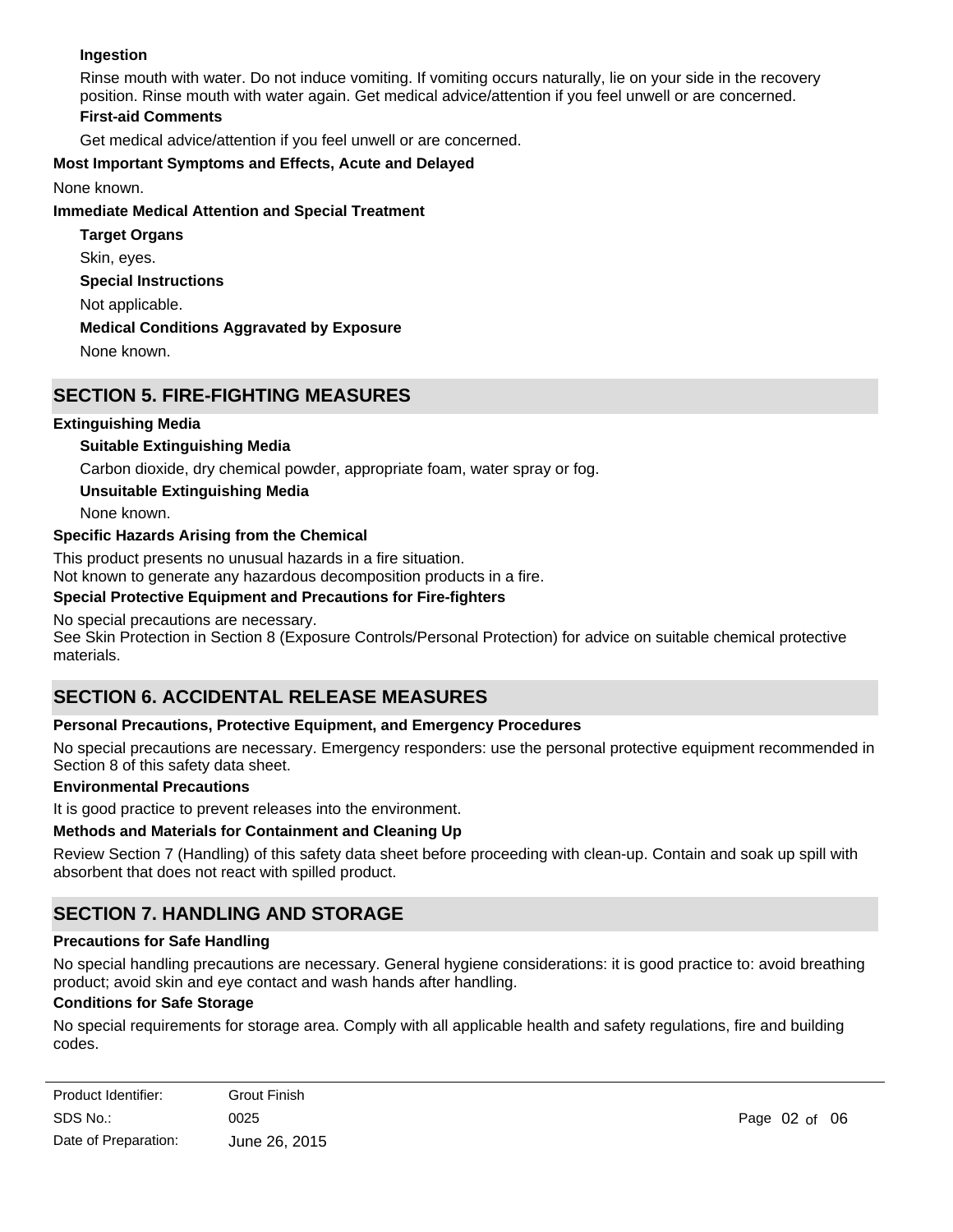## **SECTION 8. EXPOSURE CONTROLS/PERSONAL PROTECTION**

### **Control Parameters**

Not available.

Consult local authorities for provincial exposure limits.

### **Appropriate Engineering Controls**

The hazard potential of this product is relatively low. General ventilation is usually adequate.

### **Individual Protection Measures**

### **Eye/Face Protection**

Not required but it is good practice to wear safety glasses or chemical safety goggles.

### **Skin Protection**

Not required, if used as directed. It is generally recommended to wear gloves (vinyl or nitrile) while using this product.

### **Respiratory Protection**

Not normally required if product is used as directed.

# **SECTION 9. PHYSICAL AND CHEMICAL PROPERTIES**

### **Basic Physical and Chemical Properties**

| Appearance                                                   | Various colours liquid.                                |
|--------------------------------------------------------------|--------------------------------------------------------|
| Odour                                                        | Faint                                                  |
| <b>Odour Threshold</b>                                       | Not available                                          |
| рH                                                           | - 9                                                    |
| <b>Melting Point/Freezing Point</b>                          | Not available (melting); 0 °C (32 °F) (freezing)       |
| <b>Initial Boiling Point/Range</b>                           | 100 °C (212 °F)                                        |
| <b>Flash Point</b>                                           | Not available                                          |
| <b>Evaporation Rate</b>                                      | $<$ 1 (n-butyl acetate = 1)                            |
| Flammability (solid, gas)                                    | Not applicable                                         |
| <b>Upper/Lower Flammability or</b><br><b>Explosive Limit</b> | Not available (upper); Not available (lower)           |
| <b>Vapour Pressure</b>                                       | Not applicable                                         |
| Vapour Density (air = 1)                                     | Not applicable                                         |
| <b>Relative Density (water = 1)</b>                          | 1.407 at 20 °C                                         |
| <b>Solubility</b>                                            | Dispersible in water; Not available (in other liquids) |
| <b>Partition Coefficient,</b><br>n-Octanol/Water (Log Kow)   | Not available                                          |
| <b>Auto-ignition Temperature</b>                             | Not available                                          |
| <b>Decomposition Temperature</b>                             | Not available                                          |
| <b>Viscosity</b>                                             | Not available (kinematic)                              |
| <b>Other Information</b>                                     |                                                        |
| <b>Physical State</b>                                        | Liquid                                                 |
| <b>Molecular Formula</b>                                     | Not applicable                                         |
| <b>Molecular Weight</b>                                      | Not applicable                                         |
| <b>Surface Tension</b>                                       | Not available                                          |
| <b>Critical Temperature</b>                                  | Not available                                          |
| <b>Saturated Vapour Concentration</b>                        | Not available                                          |

# **SECTION 10. STABILITY AND REACTIVITY**

| Product Identifier:  | <b>Grout Finish</b> |
|----------------------|---------------------|
| SDS No.:             | 0025                |
| Date of Preparation: | June 26, 2015       |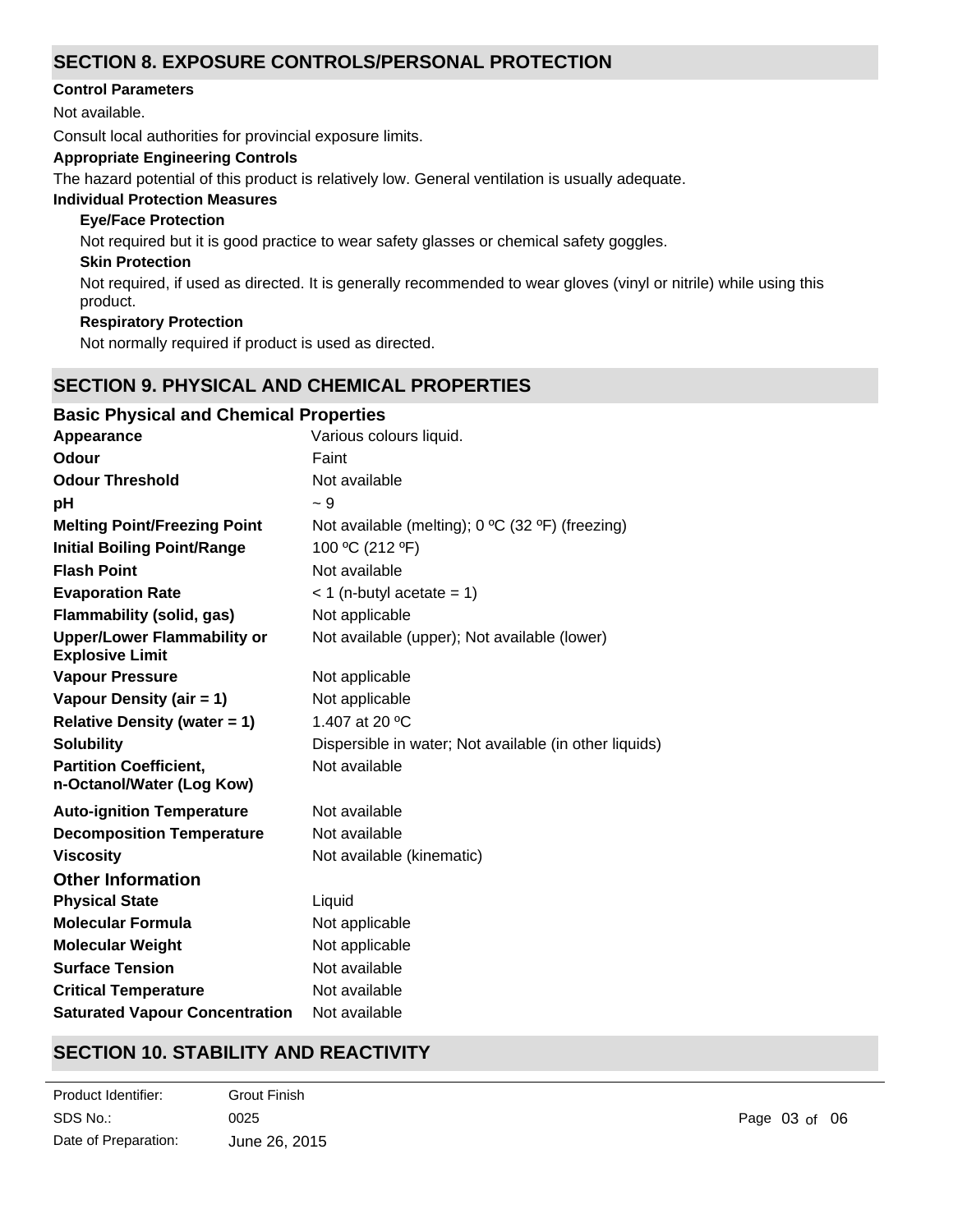### **Reactivity**

**Chemical Stability** Normally stable. **Conditions to Avoid** None known. **Incompatible Materials** None known. **Hazardous Decomposition Products** None known. **Possibility of Hazardous Reactions** None known. Not reactive under normal conditions of use.

# **SECTION 11. TOXICOLOGICAL INFORMATION**

Information presented below is for the entire product, unless otherwise specified.

### **Likely Routes of Exposure**

Skin contact; eye contact.

### **Acute Toxicity**

| ∣Chemical Name            | <b>LC50</b>    | ∣LD50 (oral)         | LD50 (dermal)  |
|---------------------------|----------------|----------------------|----------------|
| Calcium carbonate         |                | $>$ 5000 mg/kg (rat) |                |
| Hydrous Aluminum Silicate | Not applicable | Not applicable       | Not applicable |

### **Skin Corrosion/Irritation**

May cause very mild irritation based on information for closely related chemicals.

### **Serious Eye Damage/Irritation**

May cause very mild irritation based on information for closely related chemicals.

### **STOT (Specific Target Organ Toxicity) - Single Exposure**

### **Inhalation**

Not harmful based on limited evidence. Inhalation is not a common route of exposure in normal product use.

### **Skin Absorption**

Not harmful based on information for closely related materials.

#### **Ingestion**

No information was located.

### **Aspiration Hazard**

Not known to be an aspiration hazard.

### **STOT (Specific Target Organ Toxicity) - Repeated Exposure**

Conclusions cannot be drawn from the limited studies available.

### **Respiratory and/or Skin Sensitization**

Not a respiratory sensitizer. Not known to be a skin sensitizer.

#### **Carcinogenicity**

Not specifically evaluated.

Silica (silica, quartz) is listed by IARC as a known carcinogen (Category 1) in respirable form. As used in this product the silica is bound and thus not available in respirable form. If used as intended, this product does not present as a carcinogen.

### **Reproductive Toxicity**

### **Development of Offspring**

| Product Identifier:  | <b>Grout Finish</b> |
|----------------------|---------------------|
| SDS No.:             | 0025                |
| Date of Preparation: | June 26, 2015       |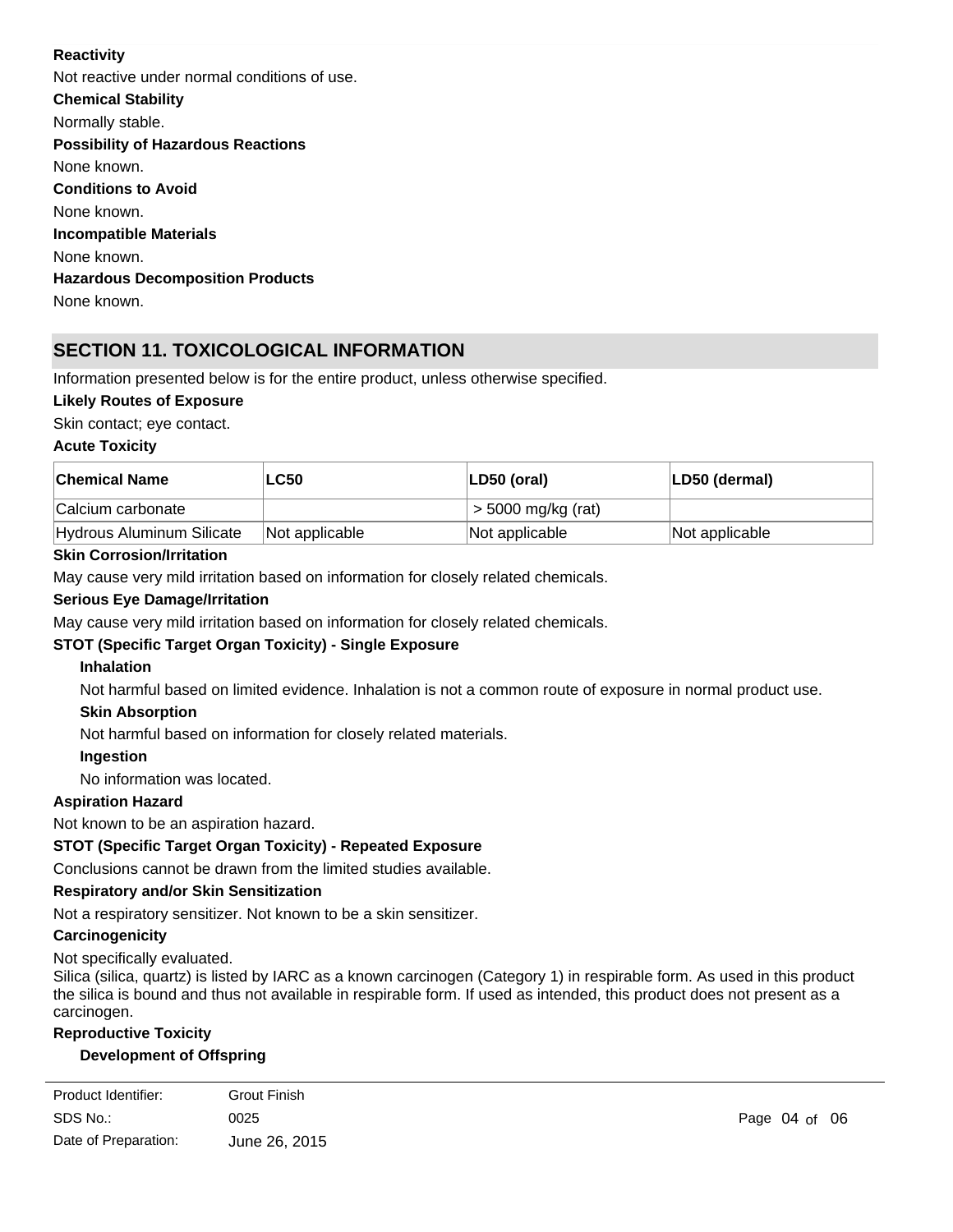Not known to harm the unborn child.

### **Sexual Function and Fertility**

Not known to cause effects on sexual function or fertility.

### **Effects on or via Lactation**

Not known to cause effects on or via lactation.

### **Germ Cell Mutagenicity**

Not known to be a mutagen.

### **Interactive Effects**

No information was located.

# **SECTION 12. ECOLOGICAL INFORMATION**

### **Toxicity**

Not harmful to fish, aquatic life, based on acute toxicity tests. (Calcium carbonate)

### **Acute Aquatic Toxicity**

| <b>Chemical Name</b> | ∣LC50 Fish∶                                                                       | <b>IEC50 Crustacea</b>                                    | <b>ErC50 Aquatic</b><br><b>Plants</b> | ErC50 Algae                                                         |
|----------------------|-----------------------------------------------------------------------------------|-----------------------------------------------------------|---------------------------------------|---------------------------------------------------------------------|
| Calcium carbonate    | $> 10,000 \,\mathrm{mg/L}$<br>Cncorhynchus<br>mykiss (rainbow<br>trout); 96-hour) | > 1000 mg/L<br>CDaphnia magna<br>$(water$ flea); 48-hour) |                                       | $ $ > 200 mg/L<br>(Desmodesmus<br>subspicatus (algae);<br>172-hour) |

### **Persistence and Degradability**

No ingredient of this product or its degradation products is known to be highly persistent.

### **Bioaccumulative Potential**

This product and its degradation products are not known to bioaccumulate.

### **Mobility in Soil**

Studies are not available.

### **Other Adverse Effects**

There is no information available.

# **SECTION 13. DISPOSAL CONSIDERATIONS**

### **Disposal Methods**

Recommended disposal methods are for the product, as sold. (Used material may contain other hazardous contaminants.) disposal into the regular trash is acceptable. The required hazard evaluation of the waste and compliance with the applicable hazardous waste laws are the responsibility of the user.

# **SECTION 14. TRANSPORT INFORMATION**

Not regulated under Canadian TDG Regulations. Not regulated under US DOT Regulations. Not regulated under IATA Regulations.

**Special Precautions for User** Not applicable **Environmental Hazards** Not applicable

**Transport in Bulk According to Annex II of MARPOL 73/78 and the IBC Code**

Not applicable

# **SECTION 15. REGULATORY INFORMATION**

### **Safety, Health and Environmental Regulations**

| Product Identifier:  | Grout Finish  |
|----------------------|---------------|
| SDS No.:             | 0025          |
| Date of Preparation: | June 26, 2015 |